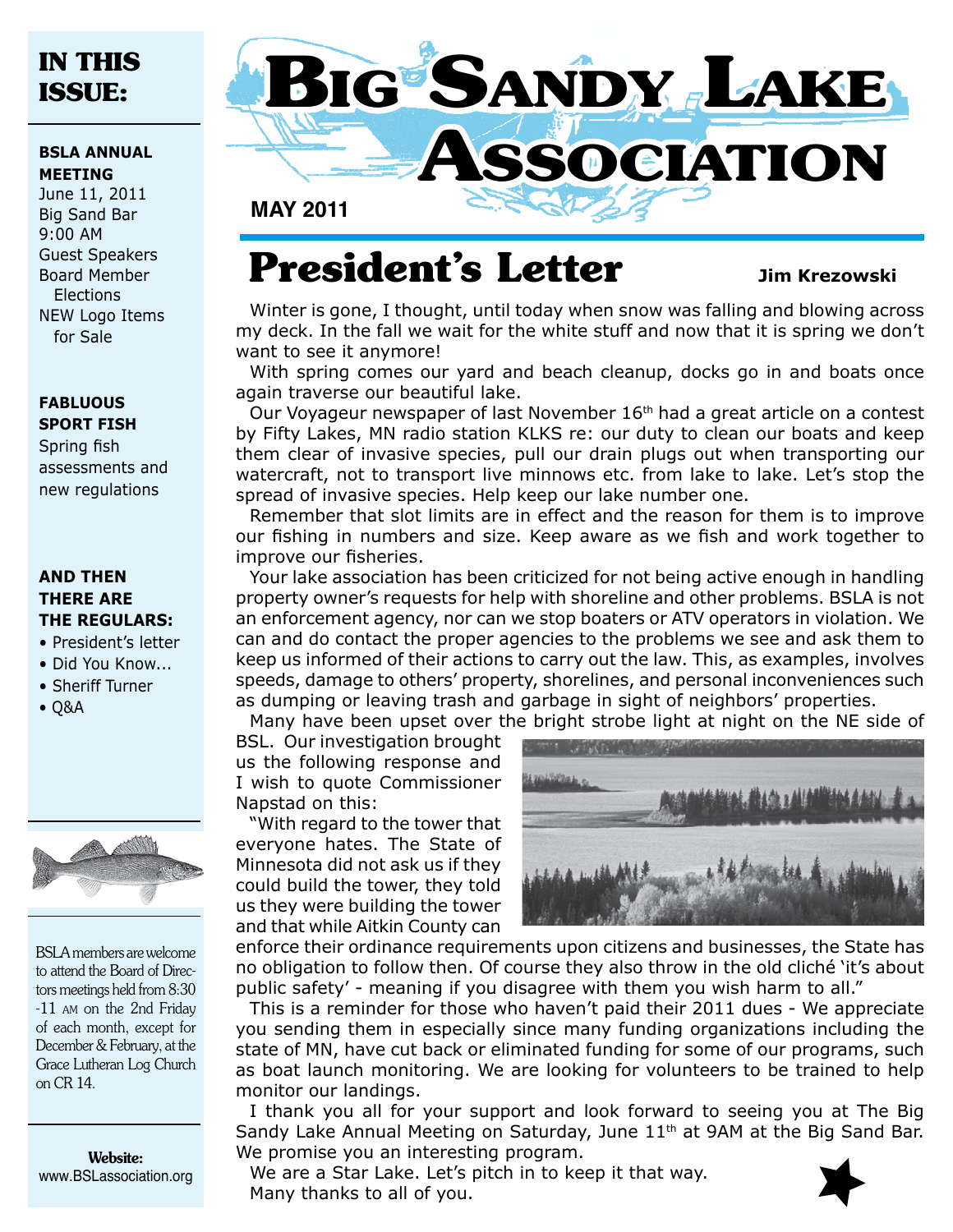# **Thinking Spring**

## **Scott Turner Aitkin County Sheriff**

As this newsletter hits your hands, the calendar will say spring, but given the way this year has gone, it may not yet feel like spring. Most certainly many of you will have begun those outside activities to make your lake home ready for the coming summer season.





Yard cleanup – with all the leaves, grass and branches – results in people wanting to burn those items. Remember that a permit is required to burn those materials for other than a "camping" fire. "Campfire" means a fire set for cooking, warming, or ceremonial purposes, which is not more than three feet in diameter by three feet high, and has had the ground five feet from the base of the fire cleared of all combustible material. Shamrock Township has a composting site near the town hall which may be a better alternative to burning.

The buoys will be going out soon, however, be mindful of the possibility that new hazards may appear with the decrease in water levels. As always, if you observe something that you think should be marked, or if you have any other lake concerns, please give us a call.



Once again, we should all be thinking Stewardship. Not just how we treat the land, water and air that we enjoy around Big Sandy Lake, but also the stewardship of our neighborhoods. How we conduct ourselves in relation to others on the lake and how we look after our neighbors property when they are not around. Get to know your neighbors and look out for one another. Working together we can have crimefree, conflict-free neighborhoods for all to enjoy!

*As always, enjoy that great natural resource that you have just outside your door – Big Sandy Lake - but do so …………… Safely!*



1 to 1 ½ inches of precipitation in March where as this year we only had .47 of an inch of precipitation, which makes a big difference in managing the spring time water levels.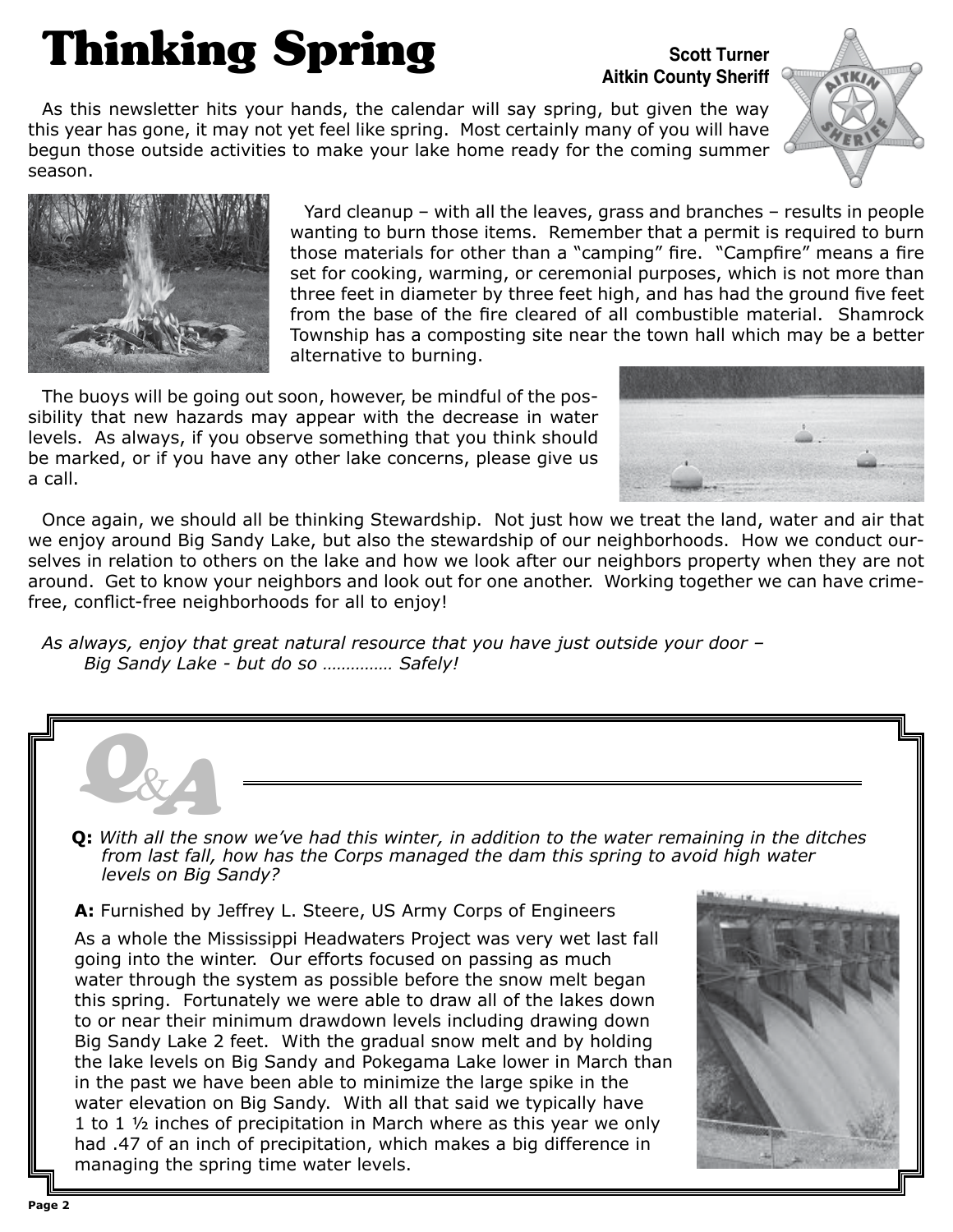# **Greetings Big Sandy Lake Association!**

First thing, I am very sorry I won't be able to attend your annual meeting this year. It appears that both you and Farm Island Association changed your meeting dates from the later June 25th date to June 11, and I made a commitment with Farm

### **Rick Bruesewitz, DNR Fisheries-Aitkin** Minnesota **Department of Natural Resources**

Island more than a year ago. In any event, I will be happy to send one of my staff who can give you a quick review and to hear directly from you how the fishing season is progressing with the new regulations.



I suspect walleye harvest will be way, way down! It appears there are two pretty good year classes that will be in the 10-12 inch range this spring, which is still too small to be harvested under the new regulations. Given the age and size of the fish, it may be one to two years before you really see the benefits in the harvest of 14+ inchers, as the 2007 and 2008 year classes grow up. We will continue with our planned

annual fall electrofishing assessment to monitor the recruitment. This will be the third year so we will start to get a feel for what different electrofishing catch rates mean at Big Sandy. In addition, as I've mentioned before, there will also come a time when it will seems that the only fish out there are 13.9 inches long! Be patient, they will eventually get bigger.

Another thing you should see for the next couple years is some pretty good crappie action. There are two pretty strong year classes (2005, 2006) that are now about 10-11.5 inches. These year classes look just as strong as the 2002 year class, which has supported your fishery for the last 5 years or so. In addition, during our fall electrofishing sampling we saw more young of year crappie than we have ever seen, anywhere! I'm not yet sure what to make of this yet, since we



really want the walleye to increase in abundance, not necessarily crappie. I suspect that over time, the numbers of walleye in the system will put a cap on these bigger year classes of crappie. But in the mean time, enjoy!



One last thing that I wanted to mention is in regard to your Lake Management Plan that you developed last summer for your Star Lake status (congrats again on that!). The one thing I noticed that I don't think I would support is your desire to "enhance" a largemouth bass fishery on Big Sandy.

Here's why… Largemouth bass are increasing all over the NE part of the state. They are becoming more abundant in lakes that always had them, and they're showing up in lakes where they had never been observed.

Largemouth bass also have a tenuous relationship with walleye. In some of these lakes where they are increasing, walleye are decreasing. Whether it is because the bass are eating the walleye themselves, or are competing directly with walleye because they are preying on a common forage item, or that these changes are only coincident with increasing water clarity in some lakes (which favors bass and is a disadvantage to walleye), we just don't know.

What we do know is that there is a growing concern regarding trying to manage for both species in the same water body. To that extent, we (the collective DNR) have put together a group of biologists to look into bass management a little more closely, and as information becomes available I'll let you know. Now that's for largemouth bass – smallmouth bass are a different story altogether. If you'd like to do some management that may benefit smallmouth bass in the Big Sandy system, I would not argue, but rather encourage such activities. Smallmouth bass are not nearly as voracious as largemouth bass, and have not been observed to prey upon, or compete with walleye (they really like crayfish!). They are a fabulous sport fish, and already appear to be increasing in abundance.

*Take care, and may your shorelines stay in one place this spring!*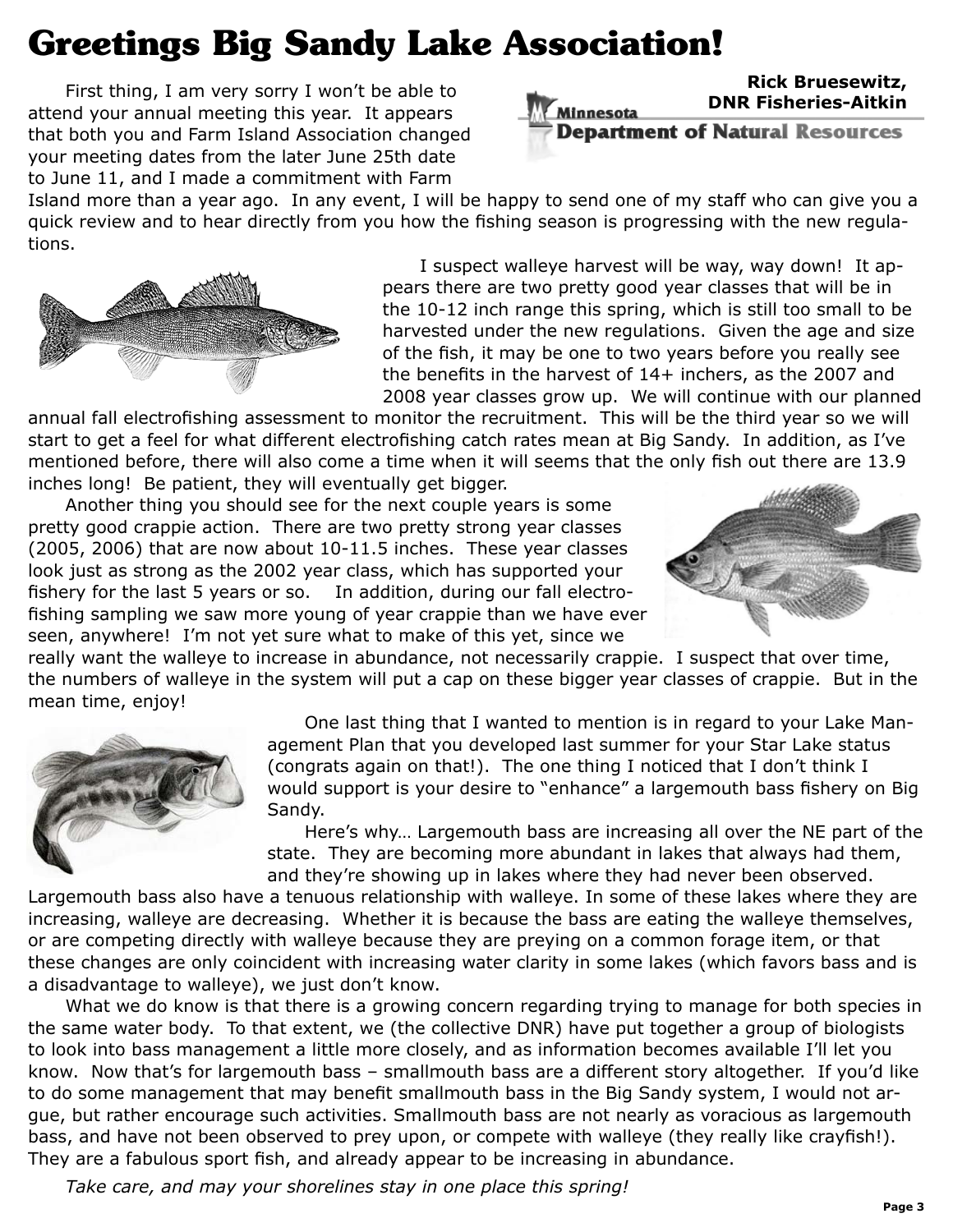# *Did You Know...?* **By Robert O. Harder**

Since the first European immigrants began permanently settling in the Big Sandy area, circa 1870s, there have been many colorful characters living and/ or working on and around the lake. We have previously written about a number of them, including such notables as Bill Horn, Jim Murphy, "Doog" McDougal, Professor Irving Hart and William Ingersoll, and the Libby boys. We thought you might enjoy hearing the personal story of another of these early pioneers, a fellow who is barely remembered today but in his time was arguably eastern Aitkin County's greatest independent logger.

Ed Douglas was born a Canadian in 1850, immigrating to Minnesota in 1867. He settled in the village of Aitkin in 1876, engaging in the lumber and hotel business. In 1881, in association with two other local businessmen, Douglas formed the Aitkin Lumber Company. The new firm flourished, with "the sawmill [Aitkin's first], planing mill, boom, and yard furnishing employment for seventy men . . . cutting fifty thousand board feet per day with perfect ease."

In the 1890s, wishing to expand his operations into the prime forest ground surrounding the McGregor/ Tamarack area, Douglas formed a new partnership with fellow Aitkin businessman, Frederick Bonness (who apparently provided the financing). Together, the two formed the Sandy River Lumber Co., with its headquarters at Tamarack. The new firm grew by leaps and bounds, operating a large merchandise store, sawmill, several lumber camps, and, most importantly, controlled several thousand acres of prime pine timber. Nearly all their wood production was driven down the Sandy River, a relatively short stream sourced two miles south of Tamarack. It wound its way westerly to McGregor, swinging northwest into and through a small chain of lakes, and then on to Sandy River Flowage and Davis Bay in Sandy Lake.

In 1940, Clifford Greer, a Depression-era writer we have mentioned previously, interviewed Jim Murphy, another prominent local logger. Murphy said that in the 1890s, Ed Douglas cut and drove down the Sandy River and into Sandy Lake several millions of board feet of "christly big pine logs," which were eventually sluiced into the Mississippi River through the lock at the new government dam at Libby and finally driven to various sawmills downriver. According to Murphy, these logs were so huge, a large "artificial dam" had to be built across the Sandy River "at the head of Steam-Boat Bay [Lake]" in Jevne Township, located just above Davis Lake, which is about two miles from the entrance to the Sandy River Flowage.

Stories of the area's great white pines were still being told in Tamarack as late as the 1950s. This writer heard more than one old-timer state that the

biggest trees he'd ever seen in Minnesota were the virgin giants near Tamarack--one grove north of town and another south. There were perhaps only two or three dozen of these truly great giants, almost California Redwood-like trees that were so huge they made the many thousands of "standard" three to five foot diameter white pines seem scrawny. A persistent local story (this writer hopes someday to verify it) talked about one particular huge white pine that was harvested from a knoll one-half mile south of Tamarack. A section of it was said to have been loaded on a Northern Pacific flat car at the Tamarack siding and shipped to Chicago. This great "chunk" reportedly was between 6 and 7 feet in diameter and was supposed to have been displayed in the Forestry Building during the 1893 Columbian Exposition (the first World's Fair).

Whether such Paul Bunyan tales can be believed or not is always a question--old-time loggers were almost as good story tellers as modern day Sandy Lake walleye fishermen. Still, there can be no doubt about the essentials. In this case, just one man, Ed Douglas, extracted tens of millions of board feet (a board foot =  $12''$  by  $12''$  by  $1''$  thick) from eastern Aitkin County. Almost certainly, the Aitkin Lumber Co./Sandy River Lumber Co., in toto, produced more finished lumber, railroad ties, fence posts, etc. than any other entity in the region, save the Weyerhaeuser interests headquartered in Cloquet and Little Falls.

However, as with all "booms," the bonanza was short-lived. By 1905, the best of Douglas' timbered tracts had been logged over; by 1908 all the great virgin trees and many lesser stands were gone. At the start of the World War, Ed's business interests had been reduced to his Tamarack merchandise store and the income he received as the local postmaster. Comfortably well-off, Douglas closed his businesses in 1918, passing away in 1922.

Fortunately for logging era history, fragments of the Sandy River Lumber Co. business ledgers survived, providing us with a "fossil" as valuable to understanding the richness bound up in virgin white pine forests as "Sue" the T-Rex was to dinosaur paleontology. The company's "Cash Book," the primary accounting record used in pre-Federal Income Tax days, disclosed that during the period 1900 to 1902, cash payments of \$1,000 each was paid every seven to ten days to Ed Douglas' partner, Fred Bonness. A quick calculation shows those three years of payments, separate from what Ed Douglas paid himself, amounted to roughly \$120,000, a number that would have brought tears of envy to even the most successful of their contemporary Klondike Gold Rushers.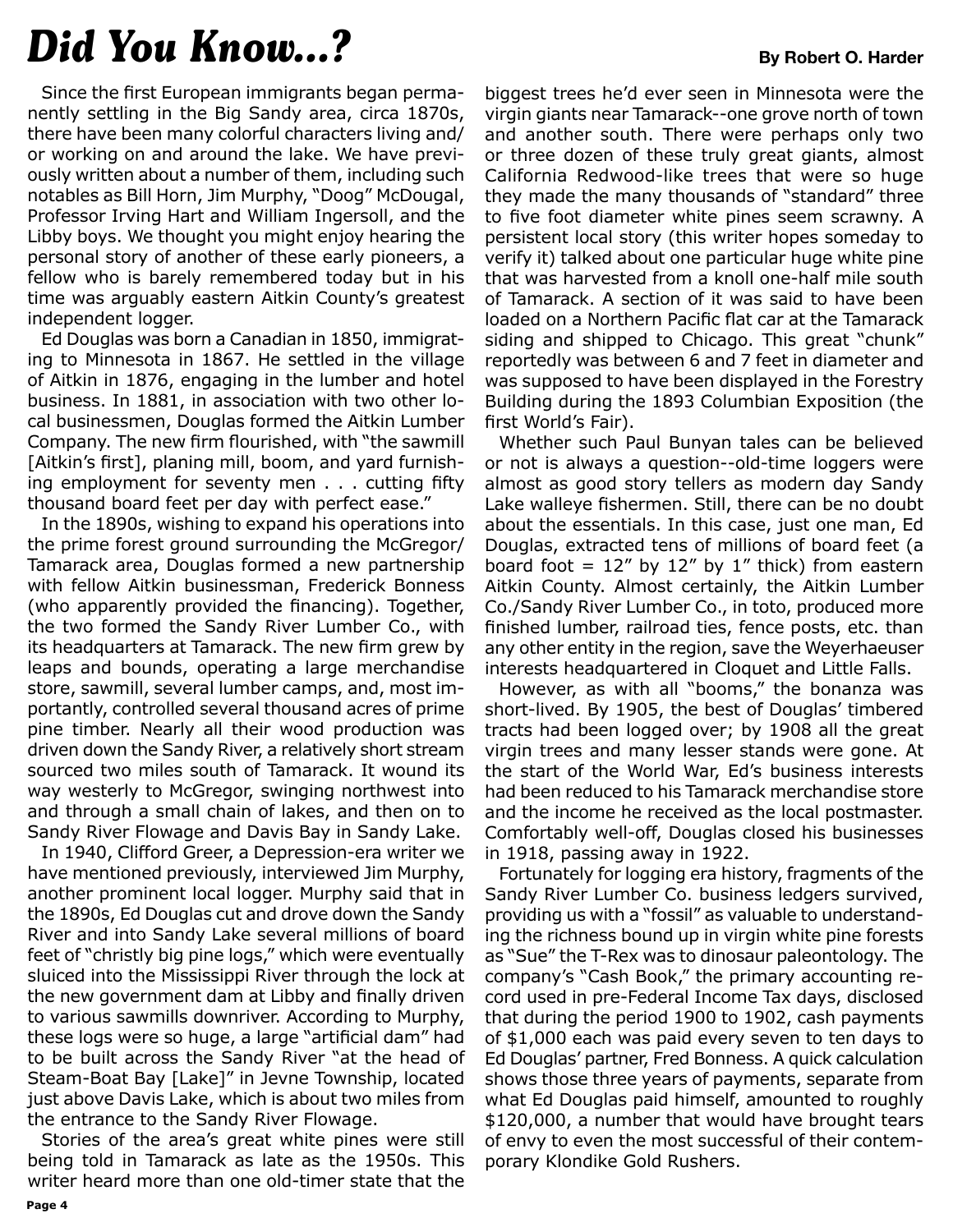# **Annual Meeting Special Guest**

One of the guests scheduled to address our Annual Meeting on June 11 is Keri Hull from the DNR's Watercraft Inspection program in Brainerd.

Keri will discuss a shift in how the DNR plans to combat the spread of invasives in 2011 and will share an interesting presentation on how to inspect your own watercraft for aquatic invasive species. If you're interested, she'll also conduct a walk-around inspection of a boat on-site after the Annual Meeting has adjourned.

In addition, Keri will be conducting a special

training session at a later date (likely the week of June 13) for any lake association members who would like to join our volunteer inspectors program. We'll be looking for volunteers to spend time at our access points this summer to inform lake users about the spread of invasives and to ensure that their boats are clean prior to launch.

Please consider joining our volunteer corps and be sure to attend our Annual Meeting for more information.

# Letter from the Editor... Bruce Johnson, Editor, BSLA Newsletter

Please remember that your Big Sandy Lake Association's Annual Meeting is on Saturday, June 11th at the Big Sand Bar. We will begin at 8:30 AM with rolls and coffee and an opportunity for non-members to sign up to join. The actual program will begin at 9 AM.

 We will have a table set up with BSLA logo items available to purchase and door prizes will also be given away at the meeting.

We are also looking for some new applicants for the association's Board of Directors. If you would like to submit your name, or someone else's to be included in the election process, please send an email to BSLA@bslassociation.org with ELECTION

as the subject line. We will contact you for further information. Remember, you must be a member of the association in order to vote in the election.

The Question and Answer column in the quarterly newsletter has provided some interesting and informative reading for all. I would like to again invite you to submit your questions about issues around the lake that are of concern or interest to you. We will continue to do our best to get an appropriate answer to all issues submitted by contacting the person/agency best suited to give the correct answer.

We hope to see ALL Big Sandy residents attend and participate in the annual meeting.

## **BSLA Board of Directors**

| Name                           | <b>Phone</b> | Email                   | Name                               | Phone | Email                    |
|--------------------------------|--------------|-------------------------|------------------------------------|-------|--------------------------|
| Jim Krezowski, Pres.  426-3194 |              | krezco@frontiernet.net  | Bruce Johnson 426-5221             |       | bwi4@comcast.net         |
| John Sturner, V. Pres 426-5436 |              | johnsturner@comcast.net | Jack Johnson 426-3768              |       | leedda41@frontiernet.net |
| Brian Herbranson, Treas        |              | bherbranson@yahoo.com   |                                    |       | jppilney@aol.com         |
| Karen Trembley, Sec 426-4421   |              |                         |                                    |       | williammreed@yahoo.com   |
| John Merboth  426-3606         |              | syljohn@frontiernet.net | Jim Carlson, Liaison 426-4256      |       | carlsona@frontiernet.net |
| Mark Anderson  952-913-5891    |              | halsteadcomm@aol.com    | Bob Greifzu, Liaison  426-4055     |       | mcragbag@hotmail.com     |
|                                |              | mainmoose463@yahoo.com  | Jim Knoble, Liaison 426-3867       |       | jknoble@frontiernet.net  |
| Vern Awes 426-4170             |              | vawes@frontiernet.net   | Mark Johnson, Liaison 612-219-8037 |       | markjjohnson@g.com       |